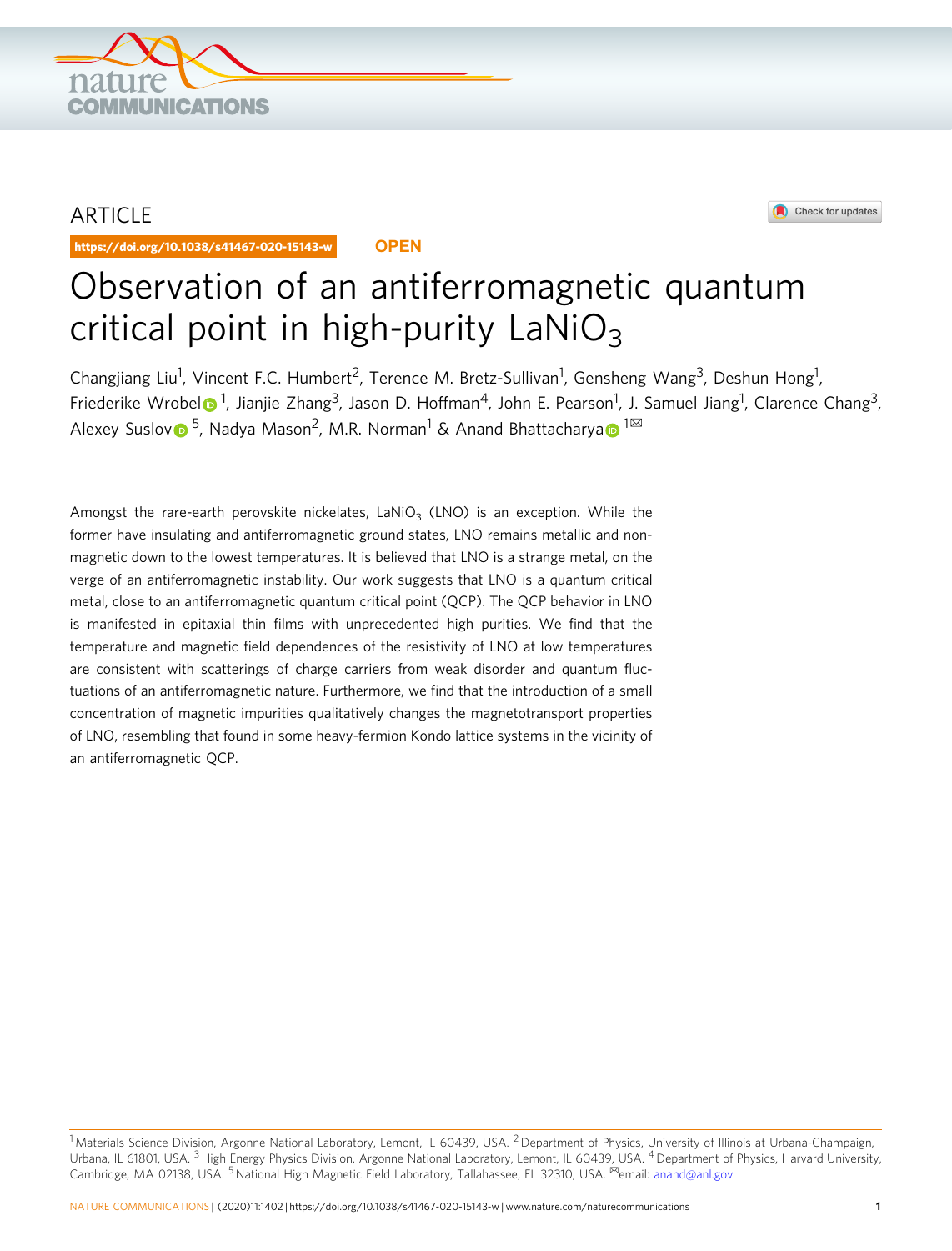n the vicinity of a quantum phase transition (QPT) near  $T = 0$ <br>K, a material can be tuned in and out of an ordered state using<br>a parameter other than temperature, such as magnetic field or<br>pressure<sup>[1,2](#page-5-0)</sup>. Near a QPT, quant n the vicinity of a quantum phase transition (QPT) near  $T = 0$ K, a material can be tuned in and out of an ordered state using a parameter other than temperature, such as magnetic field or parameter can have profound influence on the properties of the material, out to high temperatures<sup>[3](#page-5-0)</sup>. For example, in a metal, quantum fluctuations can introduce long-range interactions between mobile electrons causing a breakdown of the Landau Fermi liquid  $(LFL)<sup>4</sup>$ , leading to a strange metal with anomalous transport and thermodynamic properties $5$ . Quantum fluctuations can also mediate superconducting pairing of carriers and give rise to unusual responses to electric and magnetic fields. In rare instances, a material can be found to be intrinsically quantum critical, perched on the edge of a QPT without the need for tuning. Here we report on signatures of an antiferromagnetic (AFM) QCP in high-purity  $\text{LANiO}_3$  thin films. We find that the resistivity  $\rho(T)$  shows a linear temperature dependence over almost a decade of  $T$  below  $\sim$ 1.1 K in our cleanest samples. The linear-in-T resistivity crosses over to a  $T^2$  dependence in a magnetic field, consistent with the presence of AFM quantum critical fluctuations.

The rare-earth nickelates  $(Re-NiO<sub>3</sub>)$  are a widely studied family of materials that display rich electronic and magnetic properties as a result of competition between itinerancy and electron–electron and electron–lattice interactions that tend to localize carriers and give rise to an AFM insulating ground state. They have a perovskite structure, with Ni cations at the center of corner-sharing O octahedra. For smaller  $Re$  cations<sup>[6](#page-5-0),[7](#page-5-0)</sup>, an insulating state is obtained at temperatures below  $T<sub>MIT</sub>$ (metal–insulator transition temperature), accompanied by a structural distortion. At yet lower temperatures  $T_N \le T_{\text{MIT}}$  ( $T_N$  is the Néel temperature), an AFM state is obtained. As the Re cation radius increases,  $T_{\text{MIT}}$  decreases, merges with  $T_{\text{N}}$ , and eventually both are driven to zero. La $NiO<sub>3</sub>$  (LNO), with the largest Re cation, is the only  $Re\text{-NiO}_3$  nickelate that is metallic down to the lowest temperatures. LNO is a correlated metal<sup>8</sup> and it has long been suspected that the properties of LNO are influenced by its proximity to magnetic and structural instabilities $9,10$ , perhaps even by quantum fluctuations resulting from these instabilities $11,12$ . However, clear experimental evidence for the effect of quantum fluctuations at low temperatures has not been reported in LNO until now.

Here, we report on systematic study on a series of LNO samples with varying degrees of disorder. The dependence of the resistivity on temperature shows agreement with theories that consider the interplay between scattering from disorder and quantum AFM fluctuations. Furthermore, we observe signatures of spin-flip scattering from localized spins in samples with greater levels of disorder at higher temperatures, while at low temperatures signatures of AFM correlations emerge, similar to behavior observed in some heavy-fermion systems. Our findings indicate that the low-temperature transport properties of LNO arise from the interplay between an AFM quantum critical point, impurity scattering and the interaction of itinerant carriers with localized spins.

### Results

Sample preparation. Epitaxial LNO thin films are grown on (001) oriented  $(LaAlO<sub>3</sub>)<sub>0.3</sub>(Sr<sub>2</sub>AlTaO<sub>6</sub>)<sub>0.7</sub> (LSAT) substrates by$ ozone-assisted molecular beam expitaxy. The growth parameters for controlling the La/Ni ratio are determined from Rutherford backscattering spectrometry (RBS) measurement (see Supplementary Fig. 1). To ensure that the oxygen vacancies are minimized, we used a high ozone flux with a background pressure of  $7 \times 10^{-6}$  torr. The growth process was monitored by reflection

high-energy electron diffraction (RHEED) (see Supplementary Fig. 2). Details of the sample growth, the control of stoichiometry and X-ray characterizations are presented in "Methods" and Supplementary Fig. 3. Transport measurements were performed on six-terminal devices patterned in Hall bar geometry using photolithography. Seven samples are studied in this work, and they are labeled as LNO  $#$ , with  $#$  being close to the residual resistivity ratio  $[RRR = \rho(300 \text{ K})/\rho(2 \text{ K})]$  of the sample. The disorder level in the sample may be characterized approximately by the residual resistivity or RRR of the sample (note that Matthiessen's rule might not apply at  $T = 2K$  due to an interplay between disorder and other scattering mechanisms).

Resistivity measurement in the high-purity sample. Figure [1a](#page-2-0) shows the temperature dependence of the resistivity measured on sample LNO\_24. This sample shows a resistivity of 3.8  $\mu\Omega$  cm and a mobility of about  $160 \text{ cm}^2 \text{ V}^{-1} \text{ s}^{-1}$  at  $T = 2 \text{ K}$ . The corresponding RRR is about 24, which is so far the highest RRR reported for LNO (see Supplementary Note 1 and Table 1). When the transport measurement was extended down to 25 mK, the resistivity continues to decrease without showing any flattening until about 100 mK, and in fact it shows an unexpected linear-intemperature dependence in the temperature range  $0.1 K < T <$ 1.1 K (Fig. [1b](#page-2-0)). The same behavior in the resistivity is observed in multiple samples (see Supplementary Fig. 4). A description of the uncertainties of the data points is presented in "Methods". Phonons are nominally not relevant in this low-temperature regime given that the Debye temperature of LNO is above 400  $K^{13}$ . Ni–O bond length fluctuations could be a source of linear— $T$  resistivity at low temperatures<sup>14</sup>, and there may be other mechanisms as well (charge fluctuations, Umklapp scatterings). However, these mechanisms are less natural for explaining our data as they would have a weak dependence on magnetic field, which will be discussed in the following. This behavior of the resistivity in LNO is in sharp contrast with the LFL theory, which predicts a quadratic temperature dependence of resistivity at low temperatures. In Fig. [1](#page-2-0)c, we plot the resistivity exponent  $\alpha$  (solid line) in  $\rho(T) =$  $\rho_0 + AT^{\alpha}$ , as a function of temperature. Here  $\rho_0$  is the residual resistivity, and  $\alpha$  is calculated from  $d \ln (\rho - \rho_0)/d \ln (T)$ . Before taking derivatives, the raw data were first smoothed using a B-Spline method. We find that  $\alpha$  initially oscillates around a value of [1](#page-2-0).5 from  $T = 300$  K to about 30 K (Fig. 1c). As temperature decreases further,  $\alpha$  first increases to a value of about 1.75 near  $T = 7.5$  K and then begins to decrease and approaches a constant value of  $\sim$ 1 in the sub-Kelvin regime.

Previous studies found that the resistivity of LNO shows a  $T^{1.5}\,$ power law at temperatures above about 30  $K^{8,13,15}$  $K^{8,13,15}$  $K^{8,13,15}$  $K^{8,13,15}$  $K^{8,13,15}$  $K^{8,13,15}$  $K^{8,13,15}$ , and anomalous exponents have been observed in other nickelates<sup>16,17</sup>. Similar behavior is observed here as we saw in Fig. [1c](#page-2-0) (see also Supplementary Fig. 5). A  $T^{1.5}$  power law scaling is often attributed to scattering by AFM spin fluctuations, as proposed by the Hertz–Millis–Moriya model for systems close to an AFM QCP<sup>[18](#page-5-0)-20</sup>. Electronic states on the Fermi surface connected by wave vectors of the incipient AFM ordering (hot regions in k-space) are strongly scattered. However, these hot regions only occupy a finite phase space on the Fermi surface, and in the clean limit they are shorted out by the cold regions where such scattering does not operate<sup>21</sup>. It was realized subsequently that the scattering due to quantum AFM spin fluctuations can lead to a peculiar evolution<sup>[22,23](#page-5-0)</sup> of  $\alpha$  with T that depends on the level of disorder. For systems close to AFM QCP in the dirty limit, a  $T^{1.5}$ power law should be observed over a large range of temperature. For cleaner systems ( $k_F l > 10$ , where  $k_F$  is the Fermi wavevector and l is the mean free path), as temperature decreases,  $\alpha$  first increases and approaches values close to 2 (symbols in Fig. [1](#page-2-0)c), as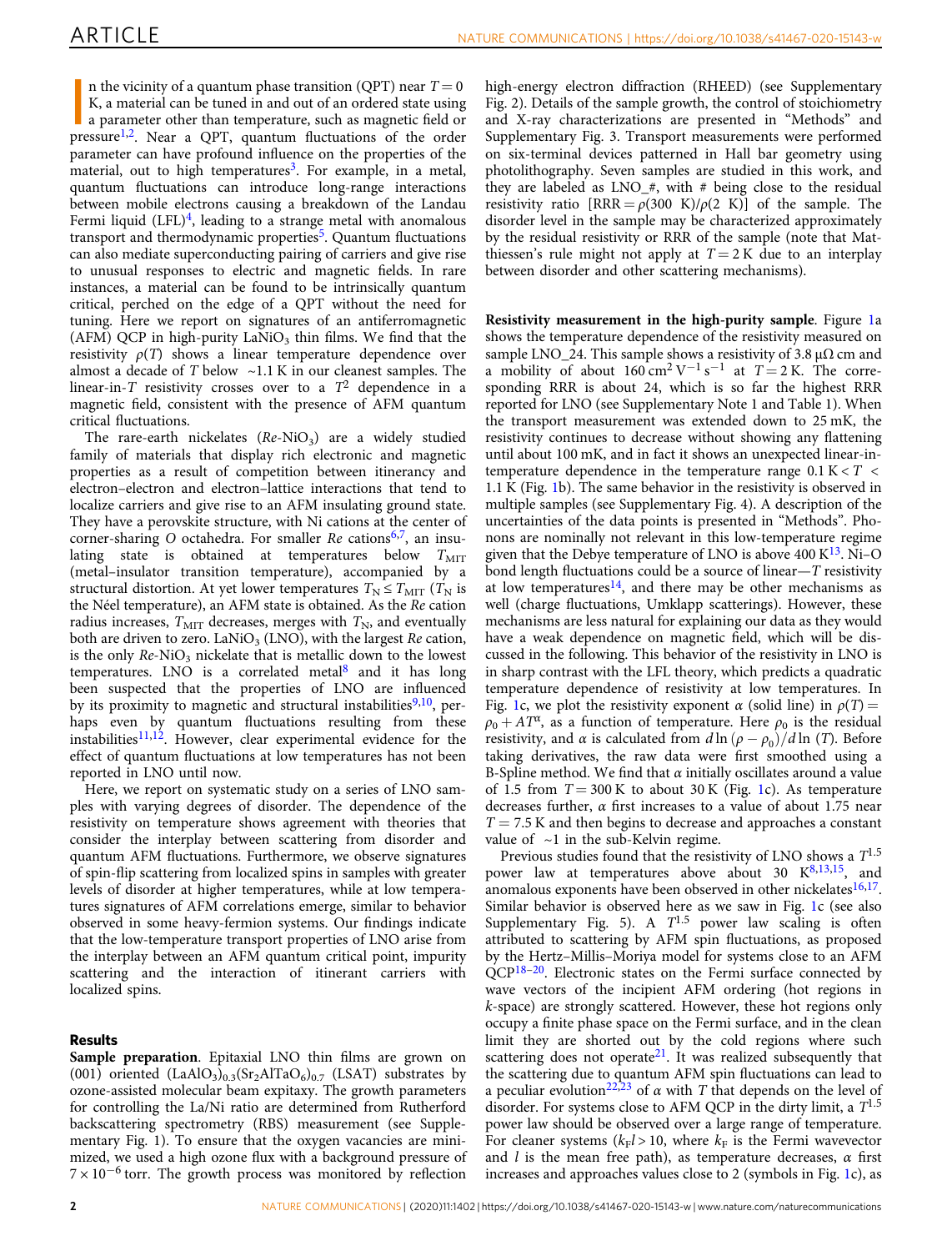<span id="page-2-0"></span>

Fig. 1 Temperature dependence of resistivity and evolution of the resistivity exponent. a Resistivity of LNO measured as a function of temperature from 300 K to 2 K. **b** Linear-in-temperature resistivity observed at temperatures below about 1.1 K. c Temperature dependence of the resistivity exponent  $\alpha$  (solid line) from 300 K to 100 mK. The two horizontal dashed lines indicate exponent values of 1 and 1.5, respectively. Symbols show theoretical predictions of the resistivity exponent  $\alpha$  for a clean sample ( $k_F$ / ~ 1000) at AFM QCP.



Fig. 2 Temperature dependence of resistivity under a magnetic field. a Resistivity measurement under a magnetic field of 9 tesla for LNO 18. Inset shows the linear-in-temperature behavior under zero field. **b** Temperature dependence of resistivity plotted versus the square of temperature for different magnetic fields. The measurements at  $B = 9$  and 18 tesla show a linear dependence on  $7^2$ . Note the positive magnetoresistance. The standard deviation of the mean at each point is smaller than the symbol size. The black dashed lines in  **and the inset of**  $**a**$  **are straight guidelines.** 

expected for LFL quasiparticles. At lower temperatures,  $\alpha$ decreases continuously to a value  $\sim$ 1. A signature characteristic of this model is a bump in  $\alpha$  as a function of  $T^{22}$ , which is clearly observed here at temperature  $T_{\text{Bump}} \sim 7.5 \text{ K}$  (Fig. 1c). At even lower temperatures T <  $10^{-3}T_{\text{Bump}}$ , which are not experimentally accessible for us,  $\alpha$  increases again to the dirty limit value of 1.5 according to this theory. Using the resistivity and Hall measurements (see Supplementary Fig. 6), we estimate  $k_F l \sim 500$ for our cleanest samples at  $T = 2$  K. Symbols in Fig. 1c are calculations reproduced from ref. <sup>[22](#page-5-0)</sup> for a clean sample with  $k_F l \sim$ 1000 (see also Supplementary Fig. 7). Further details of the analysis are presented in Supplementary Note 2.

Restoration of LFL under a magnetic field. If AFM fluctuations near a QCP are responsible for the linear  $\rho(T)$  that we observe at low temperatures, an applied magnetic field may be used to suppress these fluctuations and restore the LFL. Such behavior has been observed in heavy-fermion compounds close to a QCP —for example in YbRh<sub>2</sub>(Si<sub>1–x</sub>Ge<sub>x</sub>)<sub>2</sub> and CeCoIn<sub>5</sub><sup>[24](#page-5-0),[25](#page-5-0)</sup>. Figure 2a shows our measurement results on LNO\_18 under a magnetic field of 9 T, presenting a quadratic dependence of resistivity on temperature, i.e.,  $\rho(T) = \rho_0 + AT^2$ . Inset of Fig. 2a shows the linear  $\rho(T)$  in zero magnetic field in the sub-Kelvin regime, as has been observed in other clean samples. Thus, a restoration of LFL behavior in LNO is observed under a magnetic field. This is seen more clearly in Fig. 2b, where we plot  $\rho(T)$  vs  $T^2$  at different fields. The data can be fit well to a  $T^2$  dependence for  $B = 9$  and 18 T, with corresponding A coefficients in  $\rho(T)$  being  $8 \times 10^{-3}$ and  $7 \times 10^{-3} \mu\Omega$  cm K<sup>-2</sup>, respectively. These values of A are about 3–4 times larger than those,  $\sim$ 2 × 10<sup>-3</sup> µ $\Omega$  cm K<sup>-2</sup>, reported for LNO previously $13,15,26$ , which is suggestive of enhanced scattering near the QCP. We note that this crossover to LFL in the resistivity under a magnetic field is seen only in samples with RRR ≥ 18. Therefore, the presence of disorder in LNO could detune the system away from the QCP.

Interplay of AFM spin fluctuations and disorder. To examine the role of disorder on the quantum critical behavior of LNO, we grew a series of samples under different ozone pressure, substrate temperatures, and with slight variance in La/Ni ratio (<2%). The growth conditions of each sample are presented in Supplementary Table 2. The main form of impurities introduced during the growth are oxygen vacancies and  $Ni^{2+}$ , which also act as local magnetic moments. The sample with the highest RRR was grown under the highest effective ozone pressure, a substrate temperature of 615 <sup>∘</sup> C, and a La/Ni ratio very close to 1. Figure [3](#page-3-0) shows the resistivity measurement on these samples. As sample become cleaner (increasing RRR from left to right), there is a corresponding change in the temperature range (shaded region, from  $T_{\text{low}}$  to  $T_{\text{high}}$ ) over which a linear  $\rho(T)$  appears. In cleaner sample,  $T_{\text{low}}$  decreases, while the temperature ratio  $T_{\text{high}}/T_{\text{low}}$  over which we observe linear  $\rho(T)$  increases. This behavior is consistent with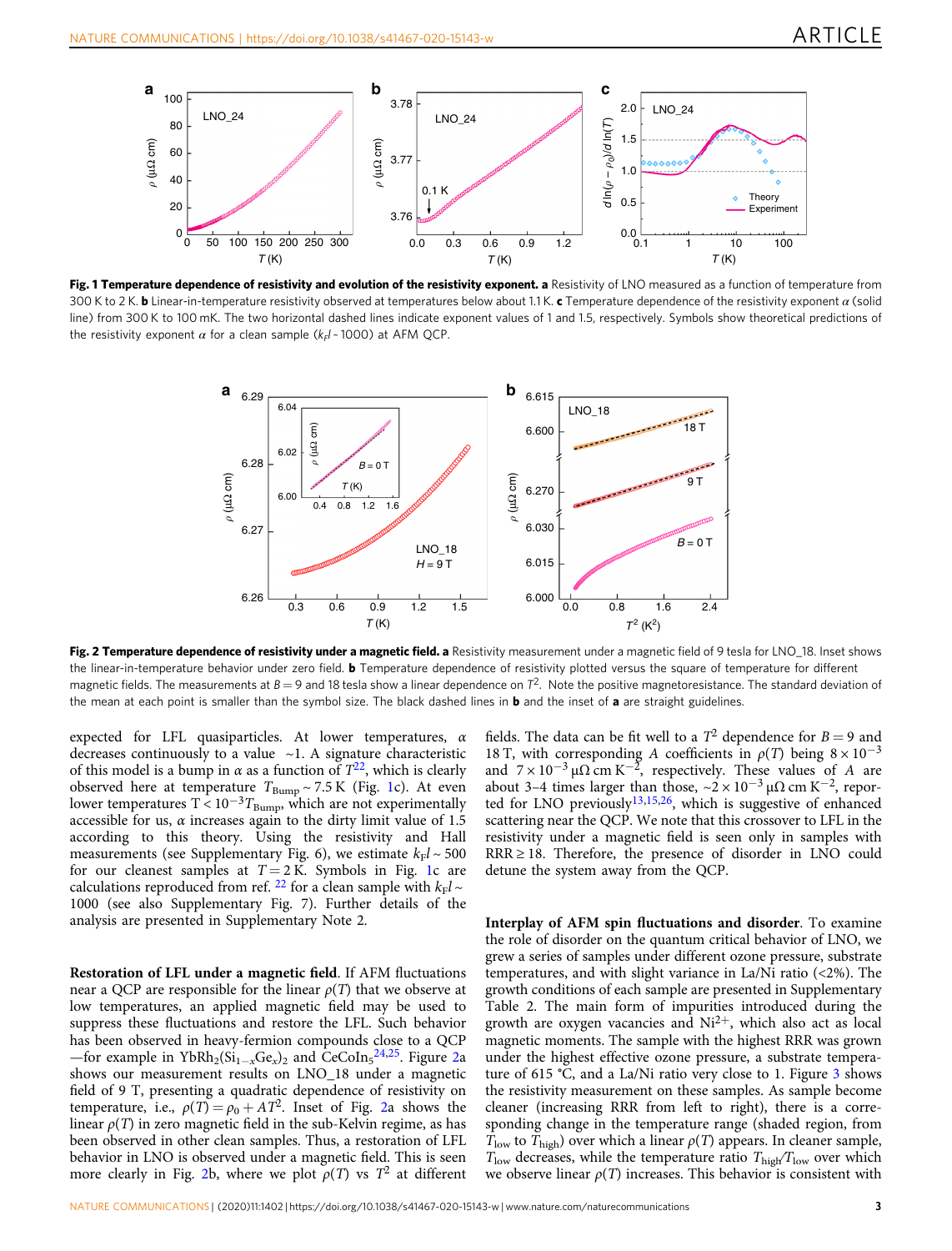<span id="page-3-0"></span>

Fig. 3 Resistivity of samples with different disorder levels. a-e Low-temperature measurement of resistivity on samples with different impurity levels. The shaded region in the plot indicates the temperature range where the resistivity shows a linear temperature dependence (quasilinear for low-RRR samples). The black dashed lines are straight guidelines. A downward curvature in the resistivity is observed in these samples near the low-temperature end  $T \leq T_{\text{low}}$ .

the Rosch's model<sup>23</sup> where  $T_{\text{low}} \sim \frac{1}{k_F}$  and  $T_{\text{high}}/T_{\text{low}} \sim \sqrt{k_F}$ (see Supplementary Note 2).

We found that at lower temperatures ( $T \le T_{\text{low}}$ ), the resistivity shows anomalous sublinear temperature dependence. This is identified as a downward curvature in the resistivity curve, which is clearly seen in Fig. 3a at  $T < 10$  K. Similar behaviors in the resistivity have been observed in heavy-fermion Kondo lattice systems. In  $CeCo_xRh_{1-x}In_5$  compounds, the appearance of a sublinear  $\rho(T)$  was associated with the formation of short-range AFM order together with Kondo coherence, which are intimately related to an AFM QCP. Short-range AFM order may also emerge in LNO at low temperatures. This is corroborated by measurements in a magnetic field, which suppresses weak AFM order. With an applied magnetic field of 9 T, the sublinear part of  $\rho(T)$  at low temperatures is mostly quenched (see Supplementary Fig. 8a). As the sample's RRR becomes higher, both the magnitude and the onset temperature of the sublinear part of  $\rho(T)$  becomes smaller. In our cleanest sample (shown in Fig. 3e or Fig. [1b](#page-2-0)), a small sublinear  $\rho(T)$  can be identified only at very low temperatures (<300 mK), suggesting that pure LNO is in close proximity to an AFM QCP. We note that a small sublinear  $\rho(T)$ has also been observed at low temperatures in high-quality bulk single-crystal LNO (Supplementary Fig. 8b).

**Scattering from local magnetic moments**. According to current understanding, nickelates are negative charge-transfer nickelates are negative charge-transfer materials<sup>[7,27,28](#page-5-0)</sup> where the nominally 3d<sup>7</sup>-states of the Ni<sup>3+</sup> sites take one electron from oxygen leading to a  $3d^8\underline{L}$  electron configuration, where  $\underline{L}$  stands for a ligand hole on the O 2p orbitals. This may be seen (approximately, due to Ni–O covalence) as a localized 3d<sup>8</sup> magnetic moment (S = 1) at a Ni impurity site<sup>29</sup> that is partially screened by the ligand hole which takes on the  $e_{\varphi}$ symmetry of the  $3d^8$  orbitals. The Fermi level lies in the strongly hybridized O 2p band, with the lowest lying excitations being from  $2p$  (filled) to  $2p$  (empty) states in the continuum. Such low lying excitations have been inferred $30$  from resonant X-ray inelastic scattering measurements in  $NdNiO<sub>3</sub>$ , and the dominance of holes in magnetotransport and thermogalvanic properties has also been experimentally demonstrated $31$  recently for LNO. The screening and hybridization between the conduction charge carriers and localized magnetic moments in LNO bear resemblance to an underscreened Kondo lattice<sup>32</sup>. Thus, when an electron is doped into LNO, it would fill a ligand hole  $L$  and create an extra unscreened  $3d^8$  moment localized on the Ni site, which can act like a magnetic scattering center.

In our samples, we observe a systematic evolution of the magnetoresistance with impurity levels. Figure [4a](#page-4-0) shows our longitudinal magnetoresistance (LMR) measurement results. The magnetic field is in the film plane and parallel to the current direction, which minimizes orbital MR effects from the Lorentz force. The LMR changes gradually from negative to positive as the RRR increases from 3.3 (LNO\_3) to 24 (LNO\_24). In samples, such as LNO\_3, showing a large negative LMR, the magnitude of the LMR does not depend on the direction of the magnetic field (see Supplementary Fig. 9). The resistivity also shows metallic behavior down to the lowest temperature. These phenomena could not be explained by a weak localization mechanism $33$ . Furthermore, for  $T \ge 10$  K, the normalized MR defined as  $\Delta \rho / \rho = [(\rho(B, T) - \rho(0, T)] / \rho(0, T)]$ , can be made to collapse by plotting Δρ/ρ vs.  $B/(T + T')$ , allowing for a variance (±2 K) in the free parameter T', as shown in Fig. [4](#page-4-0)b (note that  $T' \ll T$  in this temperature range). In particular,  $\Delta \rho / \rho \sim -[B/(T+T')]^2$ , in agreement with predictions for negative MR induced by spinflip scattering from localized impurities $34$ . Here, the overall  $B/(T+T')$  scaling can be understood as the temperature dependence of the magnetic susceptibility  $\chi$  of single ions; T' is a measure of correlation among them, analogous to the Curie–Weiss temperature. At lower temperatures  $(T < 7 K)$ , shown in Fig. [4](#page-4-0)c, while  $\Delta \rho / \rho \sim -B^2$  still holds, the negative LMR begins to saturate, and  $T'$  increases as  $T$  decreases approximately as  $T' \sim (6.2 \text{ K} - T)$ . Essentially, the denominator in  $B/(T+T')$  remains constant at low temperatures. This behavior is similar to the Curie–Weiss law for an antiferromagnet, where the magnetic susceptibility remains finite when the AFM correlation increases at low temperatures (see Supplementary Figs. 10 and 11). Crucially, the temperature at which the negative LMR starts to saturate matches the temperature where the  $\rho(T)$  becomes sublinear. These magnetotransport measurements, therefore, further support that pure LNO is in the vicinity of an AFM QCP; while the introduction of magnetic impurities results in short-range AFM ordering (see Supplementary Note 3). It has been shown that only a small amount of oxygen vacancies in LNO, which promotes the formation of  $Ni^{2+}$  sites, can result in long-range magnetic ordering<sup>35</sup>.

#### **Discussion**

The transport property of LNO shows similarities to those reported for Kondo lattice or heavy-fermion materials<sup>36</sup>. For instance, CeCoIn<sub>5</sub> shows a linear  $\rho(T)$  at low temperatures, which becomes quadratic in a magnetic field. The magnetic field dependence of resistivity also shows a  $\Delta \rho / \rho \sim -[B/(T+T')]^2$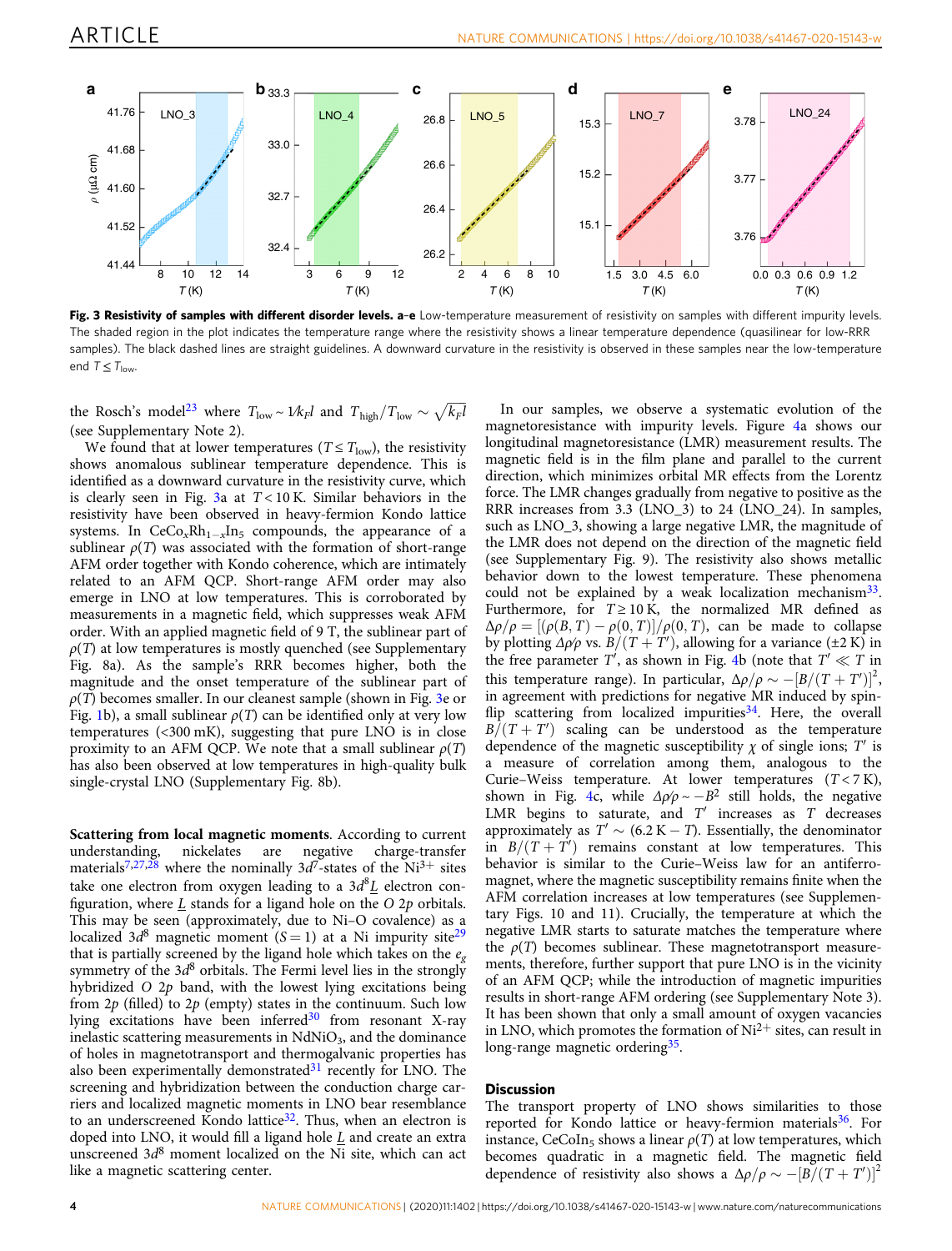<span id="page-4-0"></span>

Fig. 4 Magnetotransport measurements and phase diagram. a Longitudinal magnetoresistance measurements for a series of samples at 10 K. b, c The negative LMR measured on LNO\_3 at temperatures above and below 10 K, respectively. The x-axis is scaled by  $B/(T+T')$  as discussed in the text. **d** Phase diagram of a system with Kondo lattice character. Green rectangle represents the position where LNO is likely to sit. T\* marks the temperature at which Kondo coherence starts to develop. T<sub>LFL</sub> represents the temperature below which LFL behavior appears, such as a quadratic temperature dependence of the resistivity. Small arrows with random orientations represent local magnetic moments.

dependence. Thus, the low-temperature physics of LNO might involve a subtle interplay of AFM quantum fluctuations and Kondo physics<sup>[37](#page-5-0)-40</sup>. Figure 4d shows a proposed phase diagram containing LNO. As the tuning parameter  $\delta$  increases, the system undergoes a transition from an AFM phase (under  $T_N$ ) to an LFL state. Here,  $\delta$  can be the Re cation radius or strain. The green rectangle represents where LNO is likely situated in this phase diagram, near the critical point and on its right side. It is understood from this phase diagram that LNO can be driven from strange metal towards an LFL by an external magnetic field upon suppressing AFM fluctuations near the QCP. At elevated temperatures, local magnetic moments give rise to singleimpurity spin-flip scattering, particularly for samples with a higher degree of disorder. Recently, superconductivity has been observed in an infinite-layer nickelate $41$ , which might have a connection to the QCP that we observe here in LNO. This possibility warrants further exploration.

In summary, we have observed non-LFL behavior at low temperatures in high-purity epitaxial thin films of LNO. In particular, a linear-in-temperature dependence of resistivity is observed that extends over almost a decade of temperature at  $T \leq$  $1.1 K$  in our cleanest samples. The evolution of the resistivity exponent as a function of temperature follows model predictions for a system with three dimensional quantum critical AFM fluctuations and weak impurity scattering. These fluctuations are suppressed in a magnetic field, and the LFL is restored. These results, and the systematics of single-impurity scattering in samples with elevated disorder level suggest that high-purity LNO is on the verge of an AFM quantum phase transition.

are evaporated toward the substrate at a stable rate. The deposition rate is measured by a quartz crystal microbalance (QCM) before and after growth. To calibrate the QCM measurement, we deposit La and Ni on a MgO substrate using the same growth condition as for the actual samples. We then use RBS to determine the relative ratio of La to Ni. Using a MgO substrate makes the background near La and Ni peaks clean in the RBS measurement. Shown in Supplementary Fig. 1 is the analysis of the RBS data, which give a ratio of La to Ni of about 1.009. This value was then used to adjust the shutter times of La and Ni sources during growth to target a nominal La/Ni ratio to as close to one as possible. In our lowest resistivity samples, the drift in La and Ni rates during growth were under  $0.3\%$  h<sup>-1</sup>.

Supplementary Table 2 presents detailed growth parameters of the samples discussed in the main text. The growth temperature was measured from a thermocouple. Elemental sources of La and Ni were evaporated sequentially from effusion cells using a block-by-block technique. The layer sequence was LaO-NiO<sub>2</sub>-LaO.... The growth process was monitored by RHEED. Shown in Supplementary Fig. 2a is the RHEED intensity measured as a function of time as growth proceeds. When the LaO layer is deposited the surface becomes rough, which results in a drop in RHEED intensity as shown in Supplementary Fig. 2b. The deposition of a  $NiO<sub>2</sub>$  layer makes the sample surface smooth enhancing the RHEED intensity, which is shown in Supplementary Fig. 2c. We note that RHEED intensity oscillations can have complex origins<sup>42</sup>. Therefore, one period of a RHEED oscillation corresponds to one unit-cell of LaNiO<sub>3</sub>. In Supplementary Fig. 2c, half ordering peaks can be clearly identified, which indicates good surface crystallinity of the LaNiO<sub>3</sub> film. We observed that although the high-RRR samples have good surface crystallinity, the surface roughness is higher than those low-RRR samples grown at lower temperatures. Therefore, the sample's resistivity does not positively correlate with the sample's roughness. Supplementary Fig. 2d shows the characterization of the surface roughness on sample LNO\_18 using X-ray reflectivity (XRR) measurement. The roughness of this high-RRR sample is about 0.86 nm, which is higher than that of LNO\_3 of about 0.38 nm determined from the same measurement. After growth, the film's thickness and c-axis parameter were characterized by low-angle XRR and X-ray diffraction (XRD) measurements, respectively (see Supplementary Fig. 3). The film thickness obtained from fitting the XRR data was ~30.8 nm, which is in good agreement (<1% error) for a 80-unit cell LNO with the c-axis lattice constant of  $\sim$ 3.82 Å obtained from the XRD.

#### Methods

Sample growth details. When the effusion cells containing La and Ni sources are heated to deposition temperatures ( ~1430 °C for La and ~1290 °C for Ni), atoms

Device fabrication and measurement details. Standard photolithography was used to fabricate Hall bar devices used in the transport measurement. To prevent the formation of oxygen vacancies, liquid-nitrogen cooling was used during Ar-ion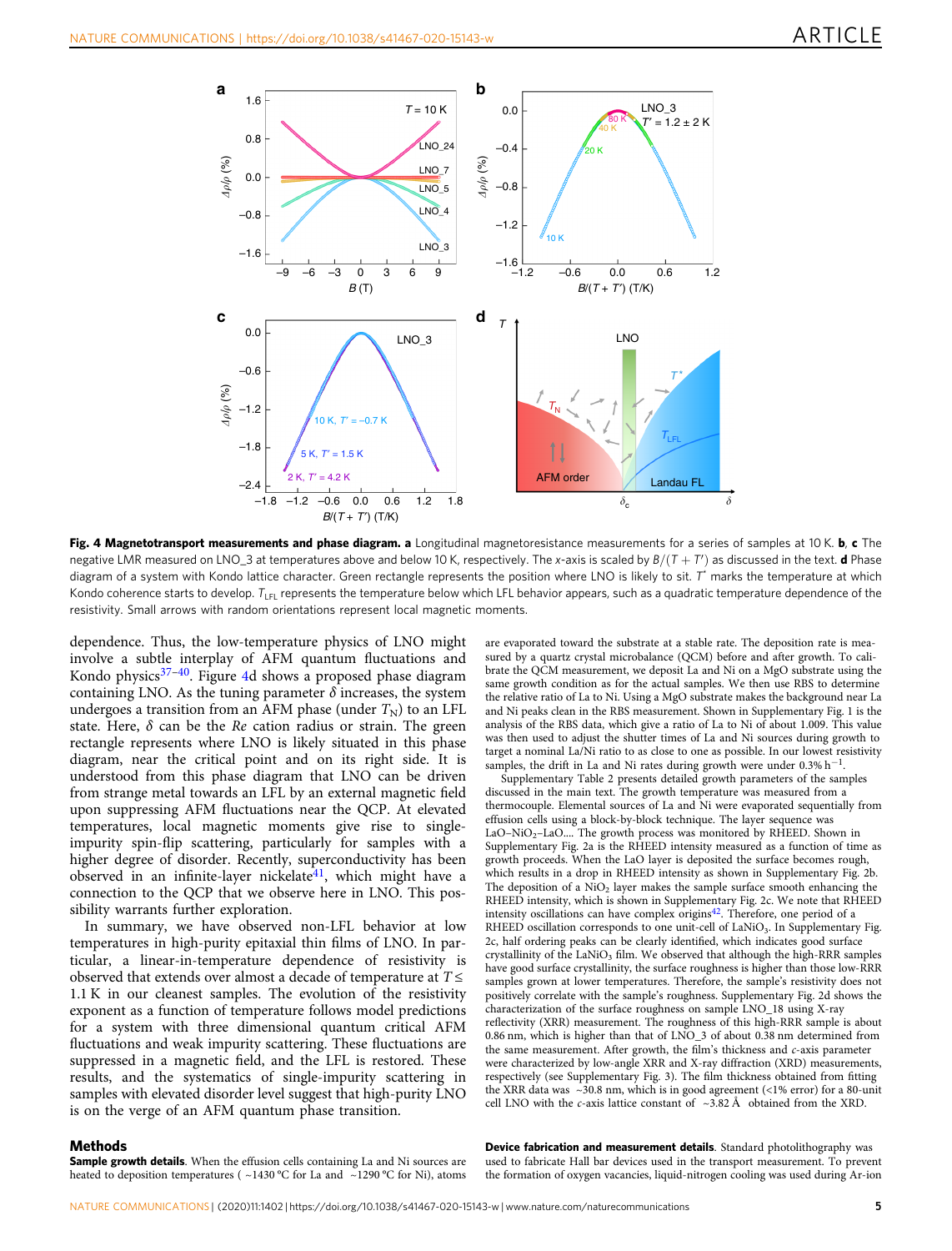<span id="page-5-0"></span>milling. Electrical contacts were made by depositing 50-nm thick platinum using sputtering. The channel of the Hall bar has a dimension of  $50 \times 800 \,\mu m^2$ , and the distance between the two voltage contacts is 400 μm. Low-noise transport measurements were performed using a Lakeshore model 372 AC resistance bridge, Stanford lock-in amplifiers and Keithley 6221/2182A current source/nanovoltmeters in delta mode. Typical excitation currents of ~2 μA were used in our measurements. Cooling of electrons to temperatures below 100 mK was achieved by multistage filtering of the measurement lines in a dilution fridge.

Uncertainties of the measurement. In all figures including those in the Supplementary Information, the data points for the resistivity measurement are interpolations or mean values of the raw data which have higher density than those shown in each plot. The error bar, representing the standard deviation of the mean at each data point, is smaller than the symbol size. In these measurements, the uncertainty in resistivity is  $\sim 8 \times 10^{-4} \mu \Omega$  cm. There is a systematic uncertainty (<10%) in resistivity that comes from variations in the dimensions of individual device, which does not affect the RRR value of the sample.

#### Data availability

All data presented in the main text and all resistivity data in the Supplementary Information are available for download at the following url: [https://doi.org/10.5061/](https://doi.org/10.5061/dryad.zpc866t5v) [dryad.zpc866t5v](https://doi.org/10.5061/dryad.zpc866t5v).

Received: 24 July 2019; Accepted: 16 February 2020; Published online: 16 March 2020

#### **References**

- 1. Coleman, P. & Schofield, A. J. Quantum criticality. Nature 433, 226–229 (2005).
- 2. Gegenwart, P., Si, Q. & Steglich, F. Quantum criticality in heavy-fermion metals. Nat. Phys. 4, 186–197 (2008).
- 3. Sachdev, S. Quantum Phase Transitions (Cambridge University Press, 2009).
- 4. Schofield, A. J. Non-fermi liquids. Contemp. Phys. 40, 95–115 (1999).
- 5. Stewart, G. R. Non-fermi-liquid behavior in d- and f-electron metals. Rev. Mod. Phys. 73, 797–855 (2001).
- 6. Torrance, J. B., Lacorre, P., Nazzal, A. I., Ansaldo, E. J. & Niedermayer, C. Systematic study of insulator-metal transitions in perovskites  $RNiO<sub>3</sub>$  ( $R = Pr$ , Nd, Sm, Eu) due to closing of charge-transfer gap. Phys. Rev. B 45, 8209–8212 (1992).
- 7. Catalano, S. et al. Rare-earth nickelates  $RNiO<sub>3</sub>$ : thin films and heterostructures. Rep. Prog. Phys. 81, 046501 (2018).
- 8. Zhou, J.-S., Marshall, L. G. & Goodenough, J. B. Mass enhancement versus stoner enhancement in strongly correlated metallic perovskites: LaNiO<sub>3</sub> and LaCuO<sub>3</sub>. Phys. Rev. B 89, 245138 (2014).
- 9. Hoffman, J. D. et al. Oscillatory noncollinear magnetism induced by interfacial charge transfer in superlattices composed of metallic oxides. Phys. Rev. X 6, 041038 (2016).
- 10. Fabbris, G. et al. Emergent  $c$  -axis magnetic helix in manganite-nickelate superlattices. Phys. Rev. B 98, 180401 (2018).
- 11. Allen, S. J. et al. Gaps and pseudogaps in perovskite rare earth nickelates. APL Mater. 3, 062503 (2015).
- 12. Subedi, A. Breathing distortions in the metallic, antiferromagnetic phase of LaNiO<sub>3</sub>. SciPost Phys. 5, 20 (2018).
- 13. Zhang, J., Zheng, H., Ren, Y. & Mitchell, J. F. High-pressure floating-zone growth of perovskite nickelate LaNiO<sub>3</sub> single crystals. Cryst. Growth Des. 17, 2730–2735 (2017).
- 14. Rivadulla, F., Zhou, J.-S. & Goodenough, J. B. Electron scattering near an itinerant to localized electronic transition. Phys. Rev. B 67, 165110 (2003).
- 15. Guo, H. et al. Antiferromagnetic correlations in the metallic strongly correlated transition metal oxide LaNiO<sub>3</sub>. Nat. Commun. 9, 43 (2018).
- 16. Liu, J. et al. Heterointerface engineered electronic and magnetic phases of NdNiO<sub>3</sub> thin films. Nat. Commun. 4, 2714 (2013).
- 17. Mikheev, E. et al. Tuning bad metal and non-fermi liquid behavior in a mott material: rare-earth nickelate thin films. Sci. Adv. 1, e1500797 (2015).
- 18. Moriya, T. Spin fluctuations in itinerant electron magnetism, Vol. 56 (Springer Science and Business Media, 2012).
- Millis, A. J. Effect of a nonzero temperature on quantum critical points in itinerant fermion systems. Phys. Rev. B 48, 7183–7196 (1993).
- 20. Löhneysen, H.v., Rosch, A., Vojta, M. & Wölfle, P. Fermi-liquid instabilities at magnetic quantum phase transitions. Rev. Mod. Phys. 79, 1015–1075 (2007).
- Hlubina, R. & Rice, T. M. Resistivity as a function of temperature for models with hot spots on the fermi surface. Phys. Rev. B 51, 9253–9260 (1995).
- 22. Rosch, A. Interplay of disorder and spin fluctuations in the resistivity near a quantum critical point. Phys. Rev. Lett. 82, 4280–4283 (1999).
- 23. Rosch, A. Magnetotransport in nearly antiferromagnetic metals. Phys. Rev. B 62, 4945–4962 (2000).
- 24. Custers, J. et al. The break-up of heavy electrons at a quantum critical point. Nature 424, 524 (2003).
- 25. Paglione, J. et al. Field-induced quantum critical point in CeCoIn<sub>5</sub>. Phys. Rev. Lett. 91, 246405 (2003).
- 26. Son, J. et al. Low-dimensional mott material: transport in ultrathin epitaxial LaNiO<sub>3</sub> films. Appl. Phys. Lett. **96**, 062114 (2010).
- 27. Johnston, S., Mukherjee, A., Elfimov, I., Berciu, M. & Sawatzky, G. A. Charge disproportionation without charge transfer in the rare-earth-element nickelates as a possible mechanism for the metal-insulator transition. Phys. Rev. Lett. 112, 106404 (2014).
- 28. Green, R. J., Haverkort, M. W. & Sawatzky, G. A. Bond disproportionation and dynamical charge fluctuations in the perovskite rare-earth nickelates. Phys. Rev. B 94, 195127 (2016).
- 29. Park, H., Millis, A. J. & Marianetti, C. A. Site-selective mott transition in rareearth-element nickelates. Phys. Rev. Lett. 109, 156402 (2012).
- 30. Bisogni, V. et al. Ground-state oxygen holes and the metal-insulator transition in the negative charge-transfer rare-earth nickelates. Nat. Commun. 7, 13017  $(2016)$
- 31. Liu, C. et al. Counter-thermal flow of holes in high-mobility  $LaNiO<sub>3</sub>$  thin films. Phys. Rev. B 99, 041114 (2019).
- 32. Lee, S., Chen, R. & Balents, L. Metal-insulator transition in a two-band model for the perovskite nickelates. Phys. Rev. B 84, 165119 (2011).
- 33. Scherwitzl, R. et al. Metal-insulator transition in ultrathin LaNiO<sub>3</sub> films. Phys. Rev. Lett. 106, 246403 (2011).
- 34. Peski-Tinbergen, T. V. & Dekker, A. Spin-dependent scattering and resistivity of magnetic metals and alloys. Physica 29, 917–937 (1963).
- 35. Wang, B.-X. et al. Antiferromagnetic defect structure in LaNiO<sub>3−δ</sub> single crystals. Phys. Rev. Materials 2, 064404 (2018).
- 36. Malinowski, A. et al. c-axis magnetotransport in CeCoIn<sub>5</sub>. Phys. Rev. B. 72, 184506 (2005).
- 37. Doniach, S. The kondo lattice and weak antiferromagnetism. Physica  $B+C$  91, 231–234 (1977).
- 38. Coqblin, B., Nunez-Regueiro, M. D., Theumann, A., Iglesias, J. R. & Magalhães, S. G. Theory of the kondo lattice: competition between kondo effect and magnetic order. Philos. Mag. 86, 2567–2580 (2006).
- 39. Si, Q. & Steglich, F. Heavy fermions and quantum phase transitions. Science 329, 1161–1166 (2010).
- 40. Karner, V. L. et al. Local metallic and structural properties of the strongly correlated metal LaNiO<sub>3</sub> using <sup>8</sup>Li  $\beta$ -NMR. Phys. Rev. B 100, 165109 (2019).
- 41. Li, D. et al. Superconductivity in an infinite-layer nickelate. Nature 572, 624–627 (2019).
- 42. Sun, H. Y. et al. Chemically specific termination control of oxide interfaces via layer-by-layer mean inner potential engineering. Nat. Commun. 9, 2965 (2018).

#### Acknowledgements

All work at Argonne including film growth, characterization, and magnetotransport measurements were supported by the US Department of Energy, Office of Science, Basic Energy Sciences, Materials Sciences and Engineering Division including support for F.W. via the Center for Predictive Simulation of Functional Materials. The use of facilities at the Center for Nanoscale Materials, an Office of Science user facility, was supported by the US Department of Energy, Basic Energy Sciences under Contract No. DE-AC02- 06CH11357. Dilution fridge measurements carried out by G.W., J.Z., and C.C. at the Argonne High-Energy Physics Division was supported by the US Department of Energy, Office of Science, High-Energy Physics. Dilution fridge measurements at UIUC were carried out by V.F.C.H. and N.M., supported by the National Science Foundation under NSF DMR- 1710437. Measurements at low temperatures and high magnetic fields were carried out at the NHMFL, which is supported by the NSF Cooperative agreement no. DMR-1644779 and the State of Florida. We thank Peter Littlewood, John Mitchell, and Andrew Millis for discussions.

#### Author contributions

C.L. grew and characterized the LNO samples with assistance from D.H., J.D.H., and F. W. and J.E.P. Transport measurements were carried out by C.L., V.F.C.H., T.B.S., G.W., J.Z., J.S.J., C.C., A.S., and N.M. down to dilution fridge temperatures. M.R.N. provided theoretical guidance. C.L. and A.B. wrote the paper with contributions from all authors. A.B. supervised the project.

#### Competing interests

The authors declare no competing interests.